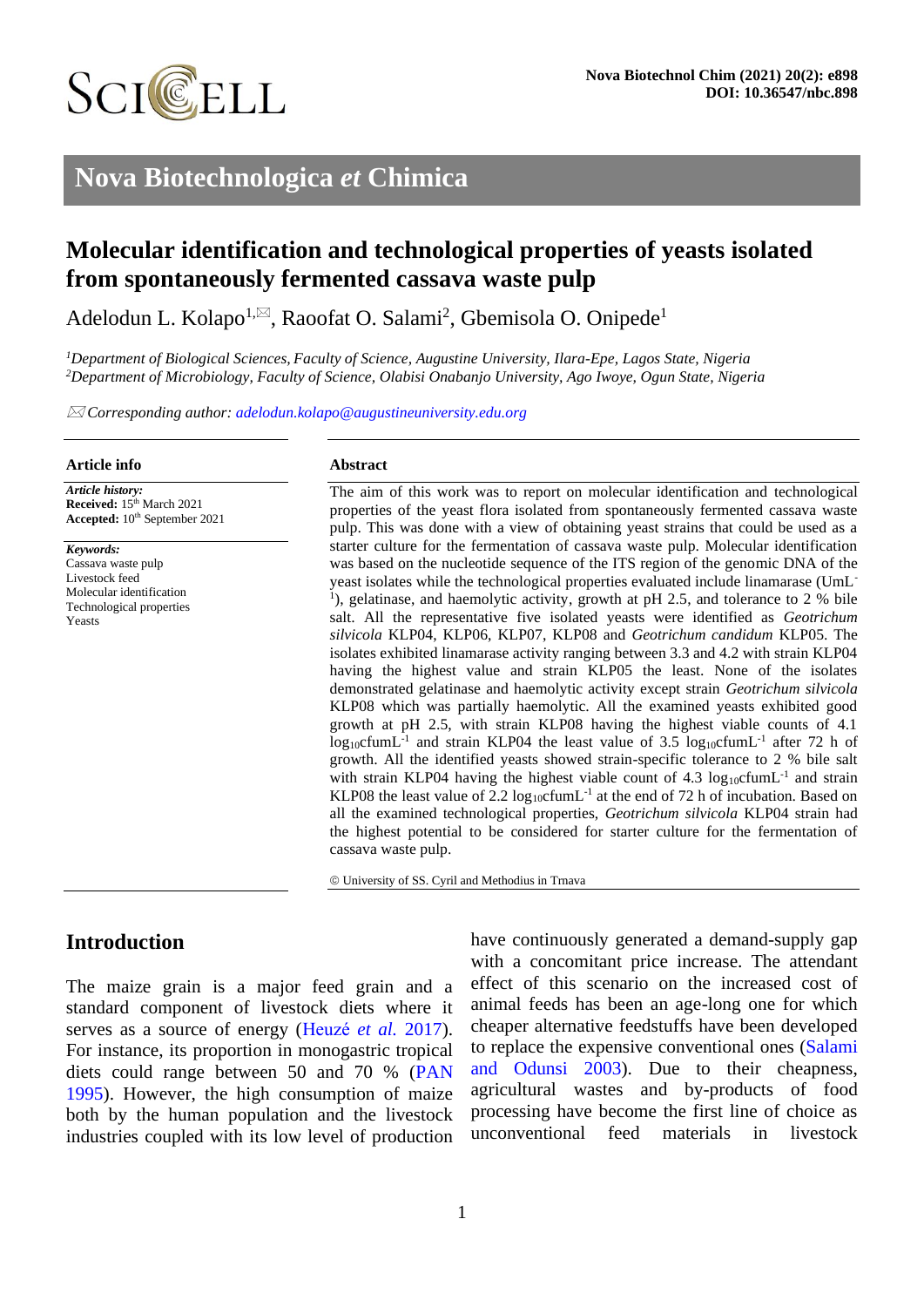industries. Examples of these materials include sorghum spent grains, wheat offals as well as cassava by-products. According to [Lukuyu](#page-8-1) *et al.* [\(2014\),](#page-8-1) cassava by-products that have found application in feeding livestock include cassava leaf, cassava leaf meal, cassava leaf protein concentrate, cassava peels, cassava stumps, cassava sievate and cassava pomace/pulp/bagasse/starch residue.

Cassava meal provides dietary energy to over 500 million people in the world [\(ARC 2014\)](#page-7-0). [FAO](#page-8-2) [\(2001\)](#page-8-2) reported that the global production of cassava in the year 2000 was 172 million tons with Africa accounting for 45 %, Asia 28 %, and Latin America and the Caribbean 19 %. Nigeria, Brazil, Thailand, Congo (DRC), and Indonesia are the five top producing countries. Current statistics show that Nigeria still accounts for 20 % of cassava global production [\(FAO 2020\).](#page-8-3) In contrast to Latin America and Southeast Asia, where the majority of cassava is exported for industrial purposes or animal feed; about 70 to 80 % of cassava produced in Nigeria is utilized for human consumption [\(Dada](#page-8-4) *et al.* [2010\)](#page-8-4) and only a reported 5 % of cassava was used as livestock feed [\(Apata and Babalola 2012\)](#page-7-1). However, in recent times, the industrial potential of cassava to produce starches for textiles, pharmaceutical, food, alcohol, acetone, and dextrin industries are largely being exploited. This current trend is adding another stream of cassava waste to those that have been known to be generated from the processing of cassava tuber for human food. It has been estimated that the supply-demand gap for cassava starch and high-quality cassava flour in Nigeria are 290,000 and 485,000 metric tons (MT) per year, respectively [\(PWC 2020\)](#page-9-2). This corresponds to the respective estimated generation of 870,000 and 485,000 MT of cassava pulp as waste annually.

The high cyanogenic glycosides contents as well as low protein content of cassava wastes constitute a restraint to their full exploitation as livestock feed. Different processes found to be effective in reducing cyanogenic glycosides include sundrying, ensiling and soaking plus drying [\(Tewe](#page-9-3) [1992;](#page-9-3) [Salami and Odunsi 2003\)](#page-9-1). In addition, fermentation of cassava products and by-product with starter microorganisms such as *Saccharomyces cerevisiae* and *Lactobacillus* spp.

[\(Oboh 2006;](#page-8-5) [Ubalua 2007\)](#page-9-4), *Trichoderma viride* [\(Ezekiel](#page-8-6) *et al.* 2010), *Aspergillus niger* and *Saccharomyces cerevisiae* [\(Iyayi and Losel 2001\)](#page-8-7), *Rhizopus oligosporus* and *Aspergillus niger* [\(Kolapo](#page-8-8) *et al*. 2021), and *Rhizopus oryzae* [\(Vlavonou 1988\)](#page-9-5) resulted in a product with higher protein content, lower cyanogenic glycosides and phytate content. In addition, the inclusion of microorganisms with probiotic potentials to the animal diet is known to promote growth and enhance the performance of livestock [\(Nagpal](#page-8-9) *et al.* [2015;](#page-8-9) [Arowolo and He 2018\)](#page-7-2). In this regard, some yeasts, such as *Saccharomyces cerevisiae* [\(Alizadeh](#page-8-10) *et al.* 2016), selenium yeast and *Phaffia rhodozyma* yeast [\(Shurson 2018\)](#page-9-6) have shown remarkable usefulness.

Utilization of cassava and its wastes for livestock feeding has long been realized as various reports on their use for feeding poultry [\(Ravindran 1991;](#page-9-7) [Salami and Odunsi 2003;](#page-9-1) [Adeyemo](#page-7-3) *et al.* 2014; [Omede](#page-8-11) *et al.* 2017), pigs [\(Iyayi and Tewe 1988;](#page-8-12) [Unigwe](#page-9-8) *et al.* 2014) aquaculture [\(Solomon](#page-9-9) *et al.* [1999;](#page-9-9) [Okoli 2020\)](#page-8-10) and ruminants [\(Smith 1988;](#page-9-10) [Lukuyu](#page-8-1) *et al.* 2014; [Oloruntola](#page-8-13) *et al.* 2019) have been documented. In addition, with the increasing demand for cassava starch and high-quality cassava flour in Nigeria, many medium and large-scale industries are being attracted to the cassava starch and flour processing sector. In Nigeria, the cassava flour industries have been estimated to generate 870,000 and 485,000 MT of cassava waste pulp annually. Like previous cassava wastes generated from processing of cassava for human food, appropriate technologies might be deployed to ensure that this new stream of waste (cassava waste pulp) is incorporated into livestock feeding programs. In order to achieve this, the understanding of the yeasts profile and their technological properties of spontaneously fermented cassava waste pulp is necessary. To the best of our knowledge, investigation which focused on molecular identification of the yeast profile of spontaneously fermented cassava waste pulp has not been reported. Thus, this study aimed to report on molecular identification and technological properties of the yeast flora isolated from spontaneously fermented cassava waste pulp. This was done with a view of obtaining yeast strains that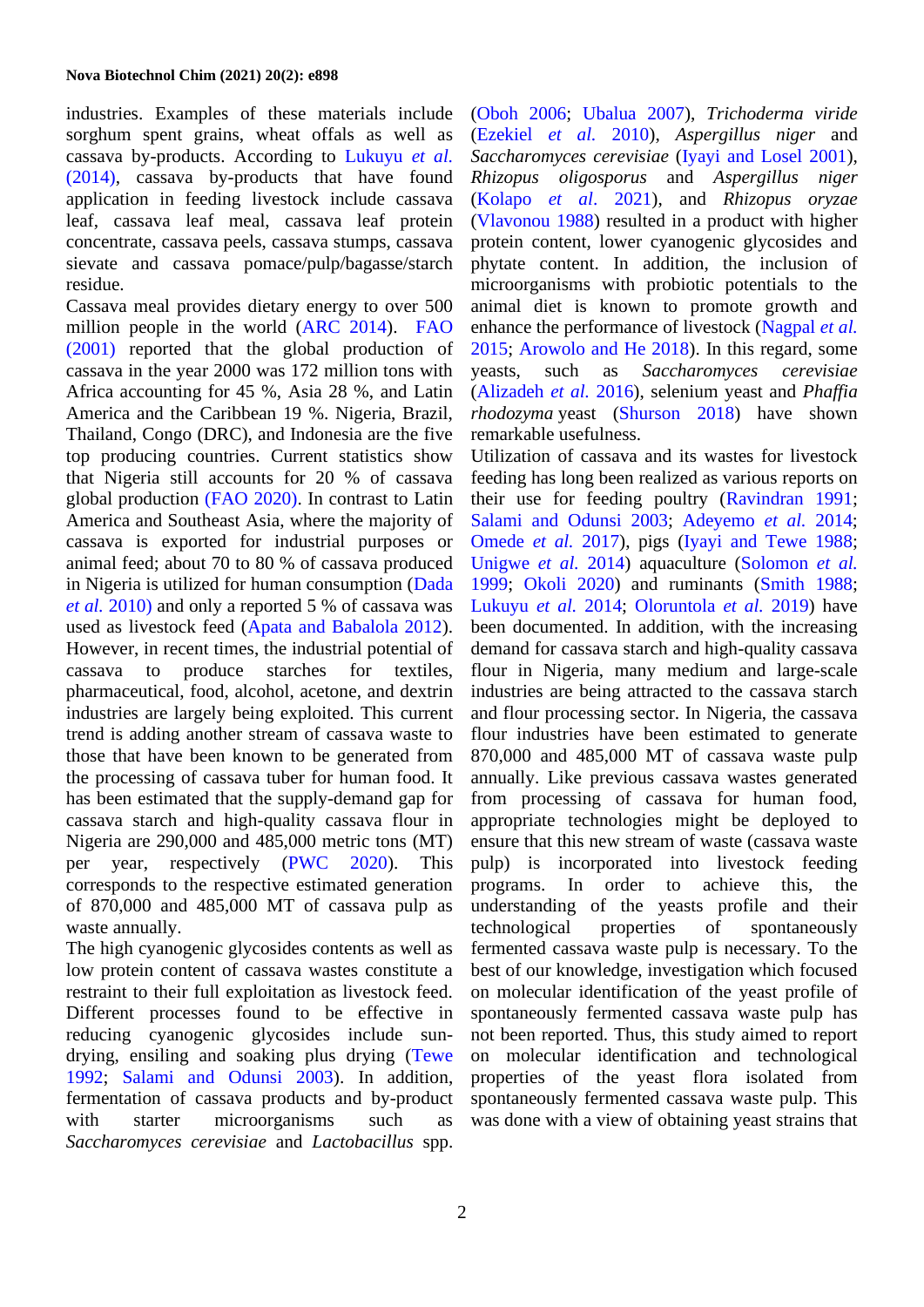could be used as starter culture for the fermentation of cassava waste pulp.

# **Experimental**

*Preparation and spontaneous fermentation of cassava waste pulp*

Freshly harvested cassava tubers of the TMS 92/0067 variety were obtained from the Root and Tuber Expansion Programme of the International Institute of Tropical Agriculture, located in Ogere, Ogun State, Nigeria. The cassava tubers were harvested after 12 months of planting.

The tubers were peeled by removing both the bark (outermost thin brown layer) and the cortex of cassava tuber. After peeling, 1 kg of cassava tubers was washed and grated using a mechanical grater to obtain cassava pulp. The pulp was mixed with 0.5 L of clean tap water and stirred vigorously. The resulting suspension was screened using a double layer of cheese cloth to extract the cassava starch. The residual mass was rinsed with excess water for about three times to extract as much starch as possible. The residue left thereafter was cassava waste pulp (CWP). The CWP was divided into three portions. Each portion was packed into a salt bag and the mouth tied up and left for 7 days for spontaneous fermentation to take place at the ambient temperature (30 ºC).

### *Isolation of microorganisms*

Ten grams (10 g) of fermented CWP from each of the triplicate setups were homogenized in 90 mL of sterile buffered peptone water. The three homogenates were ten-fold serially diluted using the same diluent. Aliquots of serially diluted samples were pour-plated on Yeast and Mould Agar supplemented with  $100 \text{ mg}$ . $L^{-1}$ chloramphenicol (Oxoid, Basingstoke Hampshire, UK). Distinct colonies were streaked on the medium of isolation twice to obtain pure cultures [\(Schwan](#page-9-11) *et al.* 2007). The ability of all the yeast isolates to produce linamarase enzyme was evaluated (as described in the subsequent section). Pure cultures of yeast isolates with significant linamarase activities were selected and maintained

on agar slants at 4 ºC for further molecular characterization studies.

#### *Preliminary characterization of yeast isolates*

Yeast isolates were assessed macroscopically for colour and appearance. A microscopic examination was done to assess the presence/absence of hyphae and arthrospores.

#### *Molecular identification of isolates*

Genomic DNA extraction from overnight cultures of the isolates grown in Luria-Bertani broth (Acumedia, Michigan, USA) was performed by using the ZR Fungal/Bacterial DNA MiniPrep<sup>TM</sup> Kit (Zymo Research, California, USA) as described by [Adedeji](#page-7-4) *et al.* (2017). Fresh cultures were centrifuged at  $10,000 \times g$  for 1 min. The microbial cells were lysed by bead beating in a lysis buffer, and the lysate was subsequently centrifuged. The supernatant was passed through a column matrix to allow for DNA binding. The bound DNA was purified and eluted from the column matrix. Agarose gel electrophoresis technique was used to verify the integrity of the eluted DNA, while quantification was carried out using Qubit 2.0 fluorometer (Thermo Fisher Scientific, Massachusetts, USA).

PCR amplification of the internal transcribed spacer (ITS) region of genomic DNA of the yeast isolates was done using primers ITS1: 5′ TCCGTAGGTGAACCTGCGG 3′ and ITS4: 5′ TCCTCCGCTTATTGATATGC 3′ [\(White](#page-9-12) *et al.* [1990\)](#page-9-12). PCR was performed in a total volume of 50 μL containing  $30 - 50$  ng DNA, 100 mM of each primer, 0.05 U.μL -1 *Taq* DNA polymerase, 4 mM MgCl2, and 0.4 mM of each dNTP. The amplification reaction was performed with a C1000 Touch thermal cycler (Bio-Rad Laboratories, California, USA). The thermal cycling condition used was an initial denaturation at 96 °C for 5 min, followed by 30 cycles of denaturation at 96 °C for 45 s, annealing at 56 °C for 30 s and extension at 72 °C for 2 min, followed by a final extension at 72 °C for 5 min and a holding period at 4 °C for infinite time. The PCR amplicons were analysed by electrophoresis in 1 % (w/v) agarose gel with ethidium bromide, 1 kb DNA ladders were loaded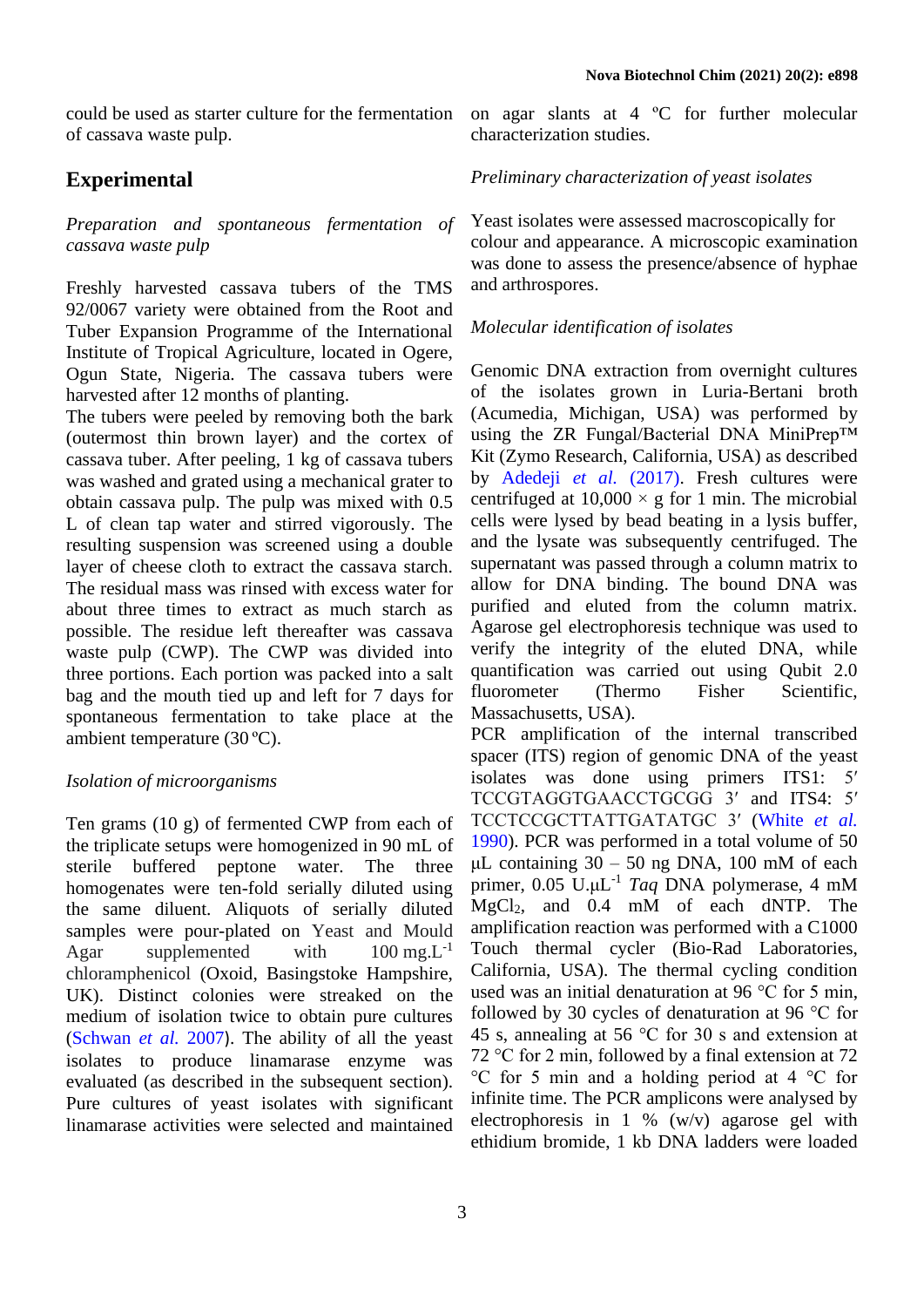in 5 μL volumes, while 7 μL of the sample was loaded with 2 μL of loading dye. The gel was allowed to run for 2 h at 60 V. Gel results were visualized with a ChemiDoc™ MP System (Bio-Rad Laboratories, California, USA) to confirm the expected size of the product. The remaining PCR products were purified using NucleoSpin Gel and PCR Clean-up kit (Macherey-Nagel, Germany).

The sequencing of the purified PCR products was done with PRISM™ Ready Reaction Dye Terminator Cycle Sequencing Kit using the dideoxy chain termination method and electrophoresed with the model ABI PRISM® 3500XL DNA Sequencer (Applied Biosystems, Foster City, CA, USA) following the manufacturer's instructions. ChromasLite version 2.33 software was used for the analysis of electropherograms, (sense and antisense) resulting from sequencing reaction for good quality sequence assurance. The resulting electropherograms were edited using BioEdit Sequence Alignment Editor. After this, the resulting consensus sequences obtained were Blast in the NCBI [\(www.ncbi.nlm.nih.gov\)](http://www.ncbi.nlm.nih.gov/) database with the Basic Alignment Search Tool (BLASTn) for homology in order to identify the probable organism in question [\(Dabassa](#page-8-14) *et al*. 2019). These sequences were deposited in the GenBank [\(https://www.ncbi.nlm.nih.gov/genbank/\)](https://www.ncbi.nlm.nih.gov/genbank/) under accession numbers MW232914, MW233017, MW233034, MW233050, and OK070746.

## *Phylogenetic analysis*

The phylogenetic analysis was based on the sequence of each species in order to establish relationships among them. The evolutionary history was inferred by using the Maximum Likelihood method and the Hasegawa-Kishino-Yano model [\(Hasegawa](#page-8-15) *et al.* 1985). The tree with the highest log likelihood (-2931.96) was shown. The percentage of trees in which the associated taxa clustered together was shown next to the branches. Initial tree(s) for the heuristic search were obtained automatically by applying Neighbor-Join and BioNJ algorithms to a matrix of pairwise distances estimated using the Maximum Composite Likelihood (MCL) approach, and then selecting the topology with superior log likelihood value. The

tree was drawn to scale, with branch lengths measured in the number of substitutions per site. This analysis involved 6 nucleotide sequences. Codon positions included were  $1<sup>st</sup>+2<sup>nd</sup>+3<sup>rd</sup>+Noncoding. There was a total of 485$ positions in the final dataset. Evolutionary analyses were conducted in MEGA X [\(Kumar](#page-8-16) *et al.* [2018\)](#page-8-16).

*Evaluation of technological properties of isolated yeasts*

# *Linamarase activity*

The method described by [Oyewole \(2001\)](#page-8-17) and [O'Brien](#page-8-18) *et al.* (1991) was used to evaluate the ability of the yeast isolates to produce linamarase (EC 3.2.1.21). Linamarase activity of the isolates was quantitatively determined as β-glucosidase glycohydrolase. The estimation was carried out by measuring the release of *p*-nitrophenol from *p*nitrophenyl-β-D-glucoside using a spectrophotometer. A loop full of 18h culture was added to 6 mL of  $10g.L^{-1}$  of *p*-nitrophenyl-β-Dglucoside in 50 g.L<sup>-1</sup> sodium citrate (pH 6.0) and incubated at 37 ºC for 15 min. Three milliliters of 0.1 M sodium carbonate  $(Na_2CO_3)$  were subsequently added to terminate the reaction. The absorbance was then measured at 420 nm using the Jenway model 6305 UV/VIS spectrophotometer. A standard curve enabled the conversion of the absorbance obtained to the quantity of *p*nitrophenol released from *p*-nitrophenyl-β-Dglucoside. One unit of activity was defined as the amount releasing 1 μmol of *p*-nitrophenol from *p*nitrophenyl-β-D-glucoside in 1 min under the assay condition.

## *Haemolytic and gelatinase activity*

The yeast isolates were cultured in Malt Extract Broth at 37  $\degree$ C for 12 – 18 h and then transferred onto blood agar (Difco, Michigan, USA) plates supplemented with 5 % defibrinated whole sheep blood as described by Yoon *et al.* [\(2008\).](#page-9-13) After 24 – 48 h, the plates were examined for haemolytic reaction. A partial lysis of red blood cells and greening zone was recorded as α-haemolysis while a clear zone around yeast growth was taken as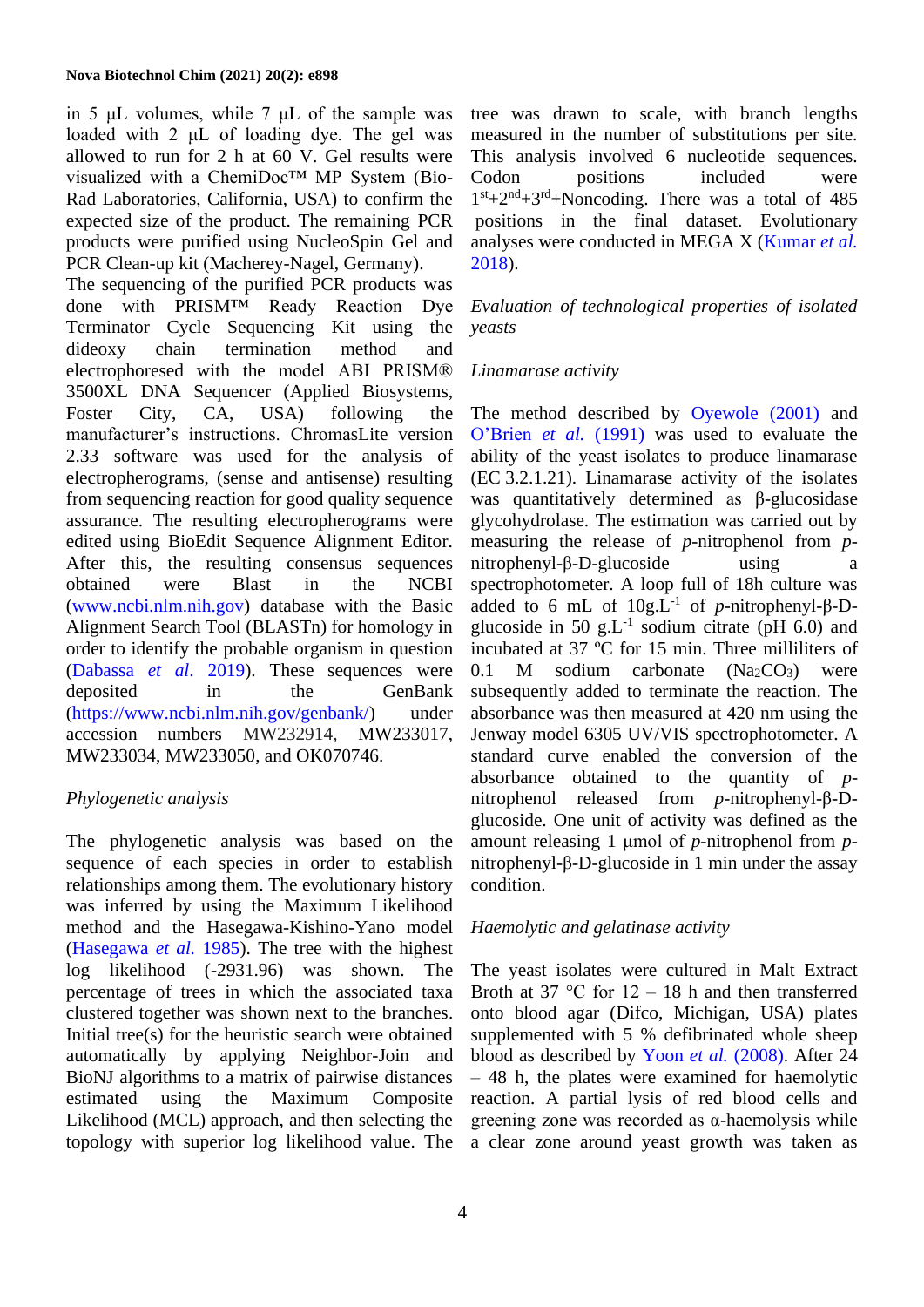β-haemolysis and no lysis was recorded as γhaemolysis.

Nutrient gelatin medium, consisting of gelatin, peptone, and beef extract was used for the determination of gelatinase activity. 3 mL of gelatin medium that had been previously adjusted to pH 6.8 using 0.1 M NaOH was dispensed into test tubes which were then autoclaved at 121 ºC for 15 min. The tubes were allowed to cool in an upright position. For 24 h, yeast cultures were inoculated into the tubes and incubated at 35 ºC for 48 h. A positive result was indicated by partial or complete liquefaction of the inoculated tube at 4 ºC. In a tube with a negative result, the content of the tube remained completely solidified at the end of refrigeration.

#### *Growth at low pH*

The ability of the yeast isolates to grow at low pH was evaluated using the method described by [Conway](#page-8-19) *et al.* (1987). Fresh culture of yeast strains was inoculated into Malt Extract Broth (1 % v/v) with pH adjusted to 2.5 using 3N HCl. The inoculated broth was then incubated at  $37 \degree$ C for  $72$ h. Viable cell counts of samples that were aseptically taken at 0, 24, 48, and 72 h were determined. Each determination was carried out in triplicates.

### *Tolerance to bile salts*

The ability of the strains to grow in the presence of bile was determined according to the method of [Conway](#page-8-19) *et al.* (1987). The procedure was carried out by inoculating 1% (v/v) fresh culture of selected yeast strains into Malt Extract Broth supplemented with 2% bile salts. This was followed by incubation at  $37^{\circ}$ C for 72 h. Viable cell counts were determined at 0, 24, 48, and 72 h. Each determination was carried out in triplicates.

### *Statistical Analysis*

Data obtained was expressed as means  $\pm$  standard deviation. Analysis of variance was carried out on the data obtained to determine the significance of differences. A two-tailed P-value of less than 0.05 was considered as statistically significant. Values that were significantly different were separated using the Duncan Multiple Range test using SPSS for windows Verson 17.0 statistical package.

# **Results and Discussion**

A total of nineteen yeast isolates were obtained from the three samples of the investigated naturally fermented cassava waste pulp. Out of these, five isolates that demonstrated significant linamarase activity were further studied. The macroscopic appearance of the yeast isolates was creamy white with a glossy surface. Microscopic examination of the isolates revealed the presence of true hyphae and arthrospores.

The blast of the sequences of yeasts isolated from naturally fermented Cassava Waste Pulp is shown in [Table 1.](#page-5-0) The four isolates from this study were identified as *Geotrichum silvicola* while the fifth isolate was identified as *Geotrichum candidum.* [Fig.1](#page-5-1) shows the maximum likelihood phylogenetic tree. It describes the evolutionary relationship between and among strains of organisms based on their character. The marked strains denoted with, KLP04, KLP05, KLP06, KLP07 and KLP08, are those from the present study while the others are the related/similar strains retrieved from the GenBank. As shown in the tree, the strains from this study are not closely related to the strains already deposited in GenBank as the degree of relatedness (homology) they shared with the reference strains is less than 70 %, even though they share relatively high similarity [\(Stackebrandt](#page-9-14) [and Goebel 1994\)](#page-9-14).

A previous report on phenotypic characterization of yeasts presented in some Nigerian traditional fermented foods such as burukutu, ogi, and pito confirmed the presence of *Candida glabrata, Debaryomyces hansenii*, *Candida krusei*, *Candida colliculosa*, *Pichia anomala*, *Pichia farinosa*, and *Pichia membranefaciens* [\(Alakeji](#page-7-5) *et al.* 2015). In a related development, [Omemu](#page-8-20) *et al.* (2007) have isolated *Saccharomyces cerevisiae, Candida krusei, Candida tropicalis, Geotrichum candidum, Geotrichum fermentans,* and *Rhodotorula graminis*  during the fermentation of maize for *ogi*  production. Taxonomic characterization based on morphological, physiological, and biochemical data indicated the presence of *Rhodotorula glutinis*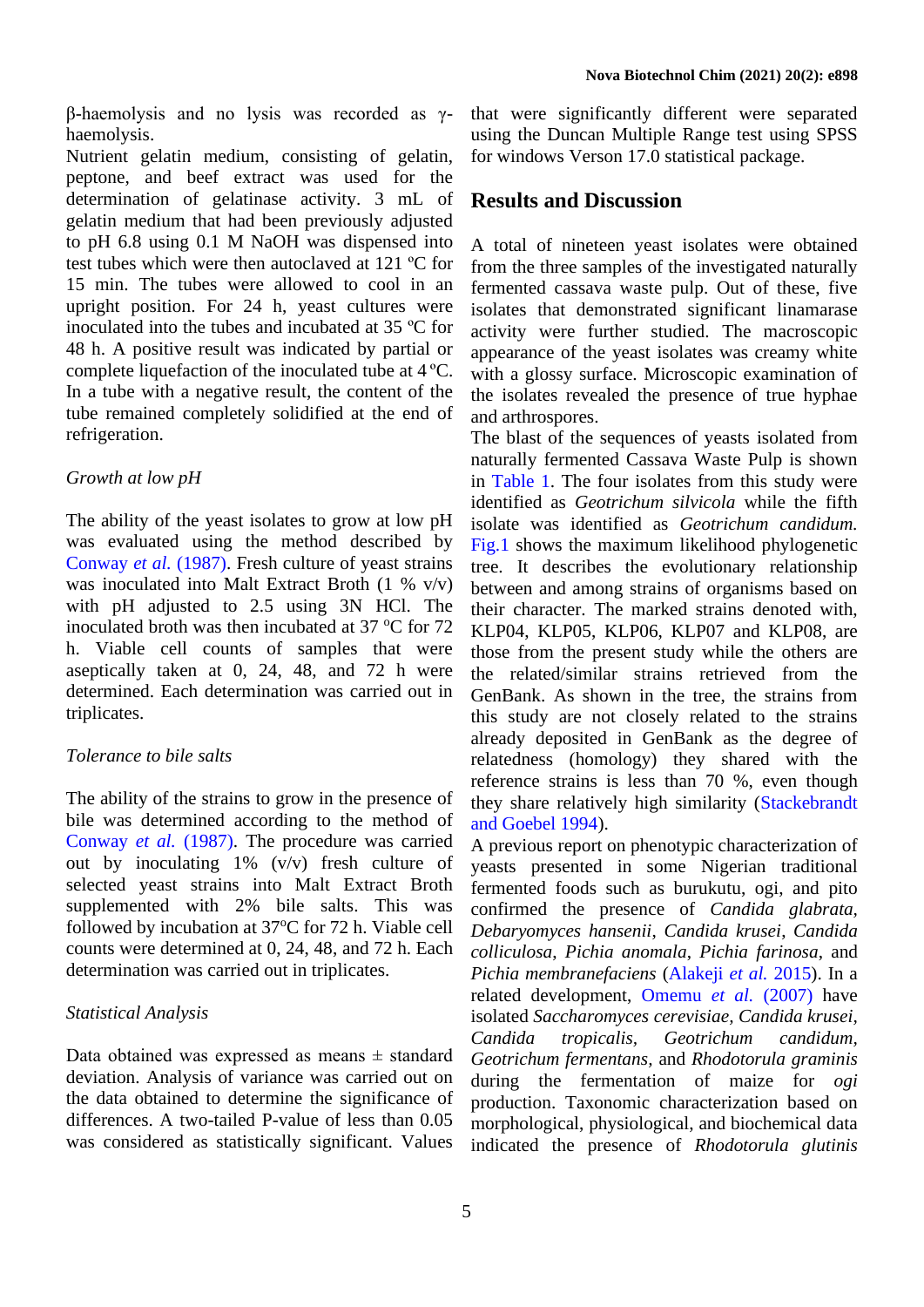#### **Nova Biotechnol Chim (2021) 20(2): e898**

(Fresenius) F. C. Harrison var. *glutinis* – a linamarin degrading yeast in cassava wastewater Previous characterization of yeast ecology of fermented cassava products has documented the presence of different species of the following genera: *Saccharomyces, Candida, Hansenula, Penicillium, Geotrichum, Rhodotorula, Pichia*, and *Zygosaccharomyces* [\(Amoa-Awua](#page-7-6) *et al.* 1997; [Oyewole 2001;](#page-8-17) [Coulin](#page-8-21) *et al.* 2006; [Schwan](#page-9-11) *et al.* [2007\)](#page-9-11). In another development, *Galactomyces* spp was reported to be one of the yeasts involved in the fermentation of sour cassava starch [\(Lacerda](#page-8-22) *et al.*

treatment lagoons [\(Vasconcellos](#page-9-15) *et al.* 2009).

[2005\)](#page-8-22). However, *Geotrichum silvicola* sp. nov. has been described as a novel asexual arthroconidial yeast species related to the genus *Galactomyces*  [\(Pimenta](#page-9-16) *et al.* 2005). Recently, *Geotrichum silvicola* has been isolated from spontaneously fermenting *motoho*, a southern African nonalcoholic sorghum beverage [\(Moodley](#page-8-23) *et al.* 2019). The present study is the first to report the presence of *Geotrichum silvicola* in cassava fermented products.

<span id="page-5-0"></span>**Table 1.** Molecular identification of yeasts isolated from spontaneously fermented cassava waste pulp based on the ITS region of the genomic DNA.

| <b>Isolate</b><br>Code | <b>Identity</b>         | <b>Organisms in GenBank with</b><br>significant alignment with<br>isolate | Max.<br>score | <b>Total</b><br>score | <b>Ouery</b><br>cover | <b>Identity</b><br>$\lceil \% \rceil$ | <b>Accession</b><br>number |
|------------------------|-------------------------|---------------------------------------------------------------------------|---------------|-----------------------|-----------------------|---------------------------------------|----------------------------|
| KLP04                  | Geotrichum<br>silvicola | Geotrichum silvicola<br>CBS 9194                                          | 500           | 500                   | 95                    | 96.43                                 | MW232914                   |
| KLP <sub>05</sub>      | Geotrichum<br>candidum  | Geotrichum candidum<br>AUMC10284                                          | 472           | 472                   | 98                    | 93.48                                 | OK070746                   |
| KLP <sub>06</sub>      | Geotrichum<br>silvicola | Geotrichum silvicola<br>CBS 9194                                          | 478           | 478                   | 95                    | 93.75                                 | MW233017                   |
| KLP07                  | Geotrichum<br>silvicola | Geotrichum silvicola<br>CBS 9194                                          | 461           | 461                   | 95                    | 92.90                                 | MW233034                   |
| KLP08                  | Geotrichum<br>silvicola | Geotrichum silvicola<br>CBS 9194                                          | 572           | 572                   | 90                    | 97.36                                 | MW233050                   |



<span id="page-5-1"></span>**Fig. 1.** The maximum likelihood phylogenetic tree of the sequenced isolates and other reference strains retrieved from GenBank (\*strains ending with KLP 04, KLP05, KLP06, KLP07, and KLP08 are isolates from the present study).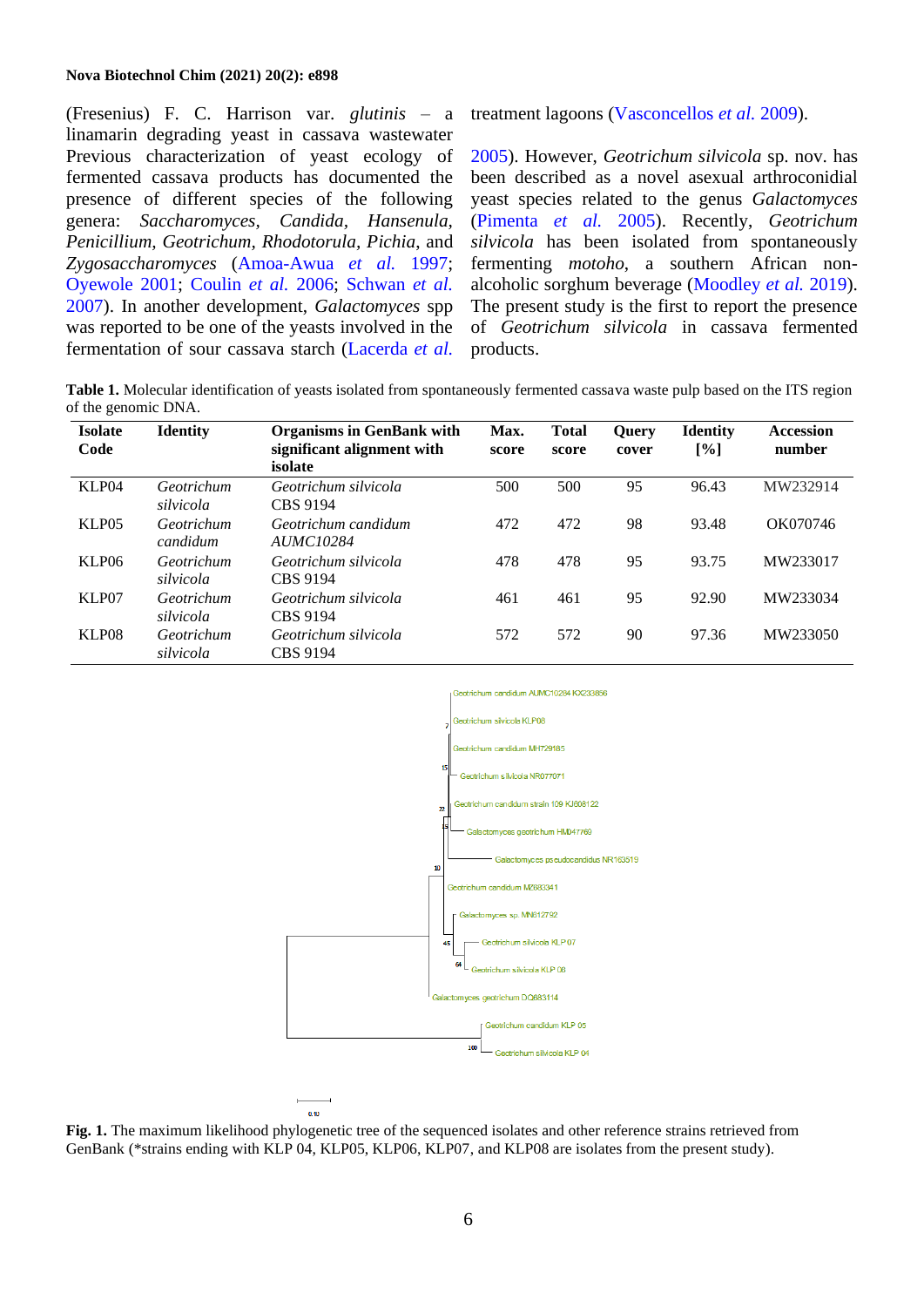The linamarase activity  $(UmL^{-1})$  of the yeast isolated from fermented cassava waste pulp is shown in [Table 2.](#page-6-0) The isolates exhibited activity ranging between 3.3 and 4.2 with strain KLP04 having the highest value and strain KLP05 the least. There is no significance difference among KLP06, KLP07, and KLP08. The value obtained in this report is within the range  $(0.5 - 5.8)$  reported by [Nwokoro and Anya \(2011\)](#page-8-24) for different fractions of linamarase enzyme of *Lactobacillus delbrueckii* NRRL B-763. Various workers have reported that yeasts and lactic acid bacteria are the major microorganisms responsible for the fermentation of cassava [\(Essers](#page-8-25) *et al.* 1995; [Amoa-](#page-7-7)[Awua](#page-7-7) *et al.* 1996; Kobawila *et al.* 2005). The exhibited high linamarase activity of the isolated yeasts in the present study is indicating their capabilities to degrade the cyanogenic glycosides in cassava waste pulp; hence they could be used as starter cultures to produce fermented cassava waste pulp.

<span id="page-6-0"></span>Table 2. Linamarase (U.mL<sub>-1</sub>), gelatinase and haemolytic activity of yeasts isolated from fermented cassava waste pulp.

| <b>Isolate</b><br>code | <b>Linamarase</b><br>activity | <b>Gelatinase</b><br>activity | Haemolytic<br>activity |
|------------------------|-------------------------------|-------------------------------|------------------------|
| KLP04                  | $4.2 \pm 0.2^{\text{a}}$      | Negative                      | $\gamma$ -haemolysis   |
| KLP <sub>05</sub>      | $3.3 \pm 0.1^{\circ}$         | Negative                      | $\gamma$ -haemolysis   |
| KLP06                  | $3.7 \pm 0.1^{\rm b}$         | Negative                      | $\gamma$ -haemolysis   |
| KLP07                  | $3.6 \pm 0.0^b$               | Negative                      | $\gamma$ -haemolysis   |
| KLP08                  | $3.6 \pm 0.1^{\rm b}$         | Negative                      | $\alpha$ -haemolysis   |

Values are means  $\pm$  standard deviation (n = 3). Within each column, values with different superscripts are significantly different.

The gelatinase and haemolytic activities of the isolated yeasts are shown in [Table 2.](#page-6-0) None of the isolates demonstrated the two activities except strain KLP08, which was partially haemolytic. The results obtained in this study, except for strain KLP08, are similar to the findings of [Franz](#page-8-26) *et al.* [\(2001\),](#page-8-26) [Mannu](#page-8-27) *et al.* (2003) and [Banwo](#page-7-8) *et al.* [\(2012\)](#page-7-8) on enterococci of food origin. Gelatinase genes (Gel gene) may be silent, and phenotypes may be negative, even in the presence of Gel gene [\(Franz](#page-8-26) *et al.* 2001; [Yoon](#page-9-13) *et al.* 2008). Most yeast present in food satisfies the important criteria of safety due to long history of safe human consumption in traditional fermented food products. Hence, yeasts have the Generally

Regarded as Safe (GRAS) status [\(FDA 2001\)](#page-8-28). All yeast isolates (except strain KLP08) in the present study could be tentatively assigned GRAS status as they exhibited safety potentials. The result of the present study underscores the absolute necessity to establish the safety status of every strain that will be used for food fermentation as intra-species variation was observed for haemolytic activity of the isolated yeasts.

The quantitative determination of the effect of different conditions such as pH 2.5 and 2 % bile salt on the growth pattern of the isolated yeasts revealed strain-specific responses. All the examined yeasts exhibited good growth at pH 2.5 after the intervals of 24, 48, and 72 h  $(Fig. 2)$ . At the end of 72 h of growth, strain KLP08 showed the highest viable counts of 4.1  $log_{10}$ cfu.mL<sup>-1</sup> and strain KLP04 the least value of 3.5  $log_{10}$ cfu.mL<sup>-1</sup>. These results are comparable to the findings of [Alakeji](#page-7-5) *et al.* (2015), who reported highest  $(6.78 \text{ log}_{10} \text{cfu.mL}^{-1})$  and least (2.18 log10cfu.mL -1 ) viable counts for *Candida colliculosa* PII and *Pichia membranefaciens* BA2 respectively after grew at pH 2.5 for 72 h. In a related development, [Psomas](#page-9-17) *et al.* (2001) and [Kourelis](#page-8-29) *et al.* (2010) reported that strains of *Saccharomyces cerevisiae, Candida albicans* and *Debaryomyces hansenii* have survived at pH 3.0. From the results obtained for the influence of 2 % bile salt on the growth pattern of the examined yeast [\(Fig. 3\)](#page-7-10), all the yeasts showed strain-specific tolerance to 2 % bile salt. In this regard, strain KLP04 had the highest viable count 4.3  $log_{10}$ cfu.mL<sup>-1</sup> and strain KLP08 the least value 2.2  $log_{10}$ cfu.mL<sup>-1</sup> at the end of 72 h of incubation. *Debaryomyces hansenii* OA3 and *Candida glabrata* SPY3 were reported to have the highest  $(6.25 \text{ log}_{10} \text{c} \text{fu.mL}^{-1})$  and least  $(1.88 \text{ log}_{10} \text{c} \text{fu.mL}^{-1})$ viable counts respectively after grew under 2 % bile salts for 72 h [\(Alakeji](#page-7-5) *et al.* 2015). Similarly, in-vitro studies have shown that *Wickerhamomyces anomalus* survived excellently in >0.6 % bile salts [\(Garcia-Hernadenz](#page-8-30) *et al.* 2012; [Bonatsou](#page-7-11) *et al.* [2015\)](#page-7-11).

[Klaenhammer and Kullen \(1999\)](#page-8-31) had stated that important criteria for the selection of probiotic strains are the maintenance of their cell integrity and retaining of their beneficial metabolic functions during gastrointestinal passage.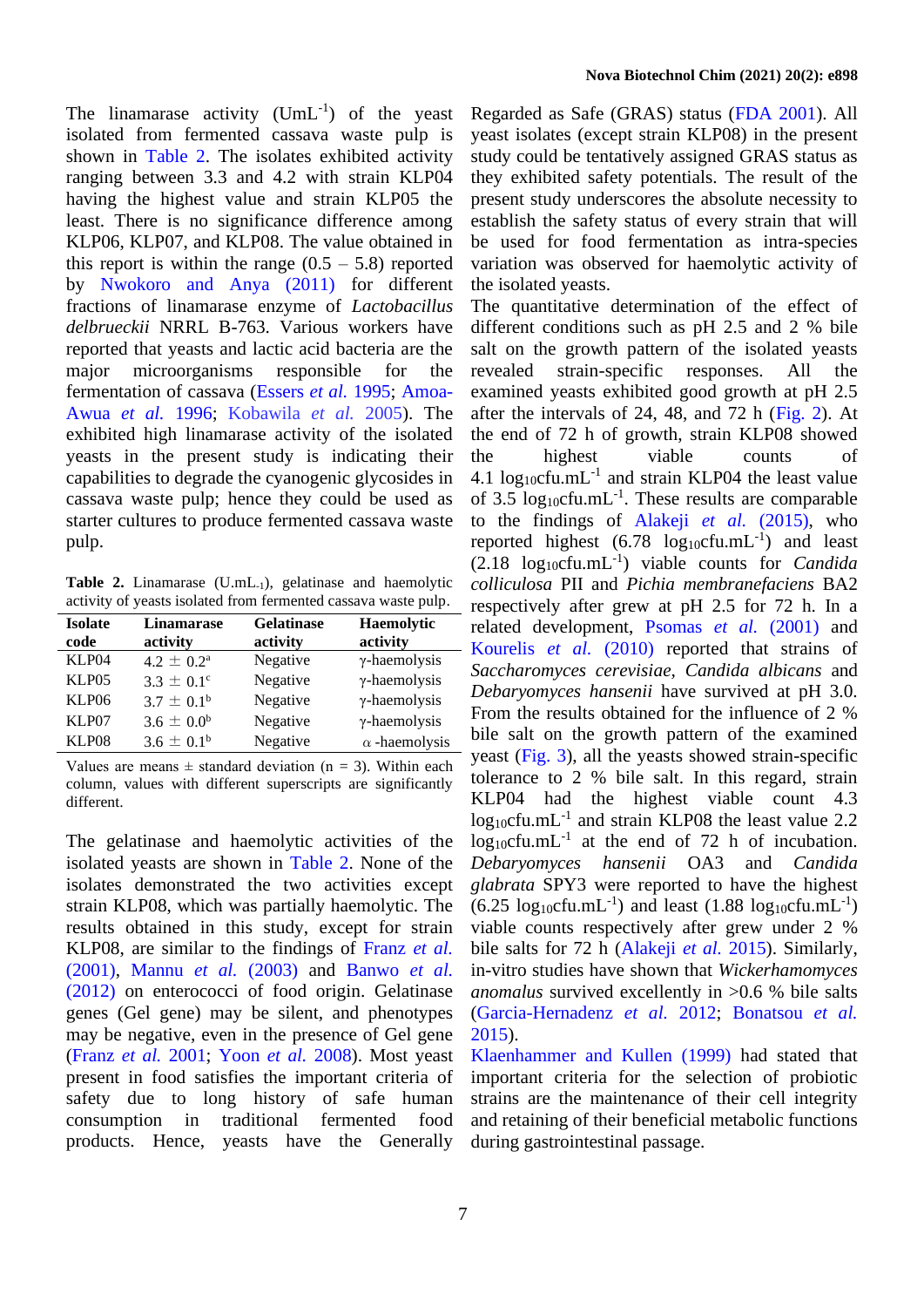

<span id="page-7-9"></span>**Fig. 2.** Effect of pH 2.5 on the growth of selected yeast strains.



<span id="page-7-10"></span>**Fig. 3.** Effect of 2 % bile salts on the growth of selected yeast strains.

In this connection, there is the need for the strains to survive the natural barriers in the intestine, including body temperature, low pH and elevated bile concentration, as [Czerucka](#page-8-32) *et al.* (2007) had stated that the stomach pH at fed state could be as low as 2.5 for 3 h. All the isolated yeasts examined in the present study had impressive growth at the body temperature of 37 ºC, low pH of 2.5 and under 2 % bile salt condition. This may confirm that they are eminently qualified as probable probiotic that could be used for the fermentation of cassava waste pulp for the production of animal feed. However, further consideration of their safety potentials may disqualify strain KLP08 on the ground of being partially haemolytic.

## **Conclusion**

Based on all the technological properties examined in this study, *Geotrichum silvicola* KLP04 strain had the highest potential to be considered for starter culture for the fermentation of cassava waste pulp as it demonstrated the highest linamarase activity and tolerance to 2 % bile salt in addition to having good growth at pH 2.5 and demonstration of GRAS status.

# **Conflict of Interest**

The authors declare that they have no conflict of interest.

#### **References**

- <span id="page-7-4"></span>Adedeji BS, Ezeokoli OT, Ezekiel CN, Obadinaa AO, Somorin YM, Sulyokd M, Adeleke RA, Warth B, Nwangburukah CC, Omemu AM, Oyewole OB, Krska R (2017) Bacterial species and mycotoxin contamination associated with locust bean, melon and their fermented products in south-western Nigeria. Int. J. Food Microbiol. 258: 73-80.
- <span id="page-7-3"></span>Adeyemo AI, Sani A, Aderibigbe TA, Abdurrasheed MO, Agbolade JO (2014) A study of *Aspergillus niger*hydrolyzed cassava peel meal as a carbohydrate source on the histology of broiler chickens. SpringerPlus 3: 31.
- <span id="page-7-5"></span>Alakeji TP, Banwo K, Ogunremi OR, Sanni AI (2015) Functional properties of yeasts isolated from some Nigerian traditional fermented foods. J. Microbiol. Biotechnol. Food Sci. 4: 437-441.
- Alizadeh M, Rodriguez-Lecompte JC, Rogiewicz A, Patterson R, Slominski BA (2016) Effect of yeast-derived products and distillers dried grains with solubles (DDGS) on growth performance, gut morphology, and gene expression of pattern recognition receptors and cytokines in broiler chickens. Polut. Sci. 95: 507-517.
- <span id="page-7-6"></span>Amoa-Awua WK, Frisvad JC, Sefa-Dedeh S, Jakobsen M (1997) The contribution of moulds and yeasts to the fermentation of 'agbelima' cassava dough. J. Appl. Microbiol. 83: 288-296.
- <span id="page-7-7"></span>Amoa-Awua WKA, Appoh FE, Jakobsen M (1996) Lactic acid fermentation of cassava dough into agbelima. Int. J. Food Microbiol. 31: 87-98.
- <span id="page-7-1"></span>Apata DF, Babalola TO (2012) The use of cassava, sweet potato and cocoyam, and their products by non-ruminants. Int. J. Food Sci. Nutr. 2: 54-62.
- <span id="page-7-2"></span>Arowolo MA, He J (2018) Use of probiotics and botanical extracts to improve ruminant production in the tropics: a review. Animal Nutrit. 4: 241-249.
- <span id="page-7-0"></span>ARC (2014) Cassava. Agricultural Research Council, Accessed 24/08/2021, [https://www.arc.agric.za/arc](https://www.arc.agric.za/arc-iic/Pages/Cassava.aspx)[iic/Pages/Cassava.aspx.](https://www.arc.agric.za/arc-iic/Pages/Cassava.aspx)
- <span id="page-7-8"></span>Banwo K, Sanni A, Tan H, (2012) Technological properties and probiotic potential of *Enterococcus faecium* strains isolated from cow milk. J. Appl. Microbiol. 114: 229-241.
- <span id="page-7-11"></span>Bonatsou S, Benítez A, Rodríguez-Gomez F, Panagou EZ, Arroyo-Lopez FN (2015) Selection of yeasts with multifunctional features for application as starters in natural black table olive processing. Food Microbiol. 46: 66-73.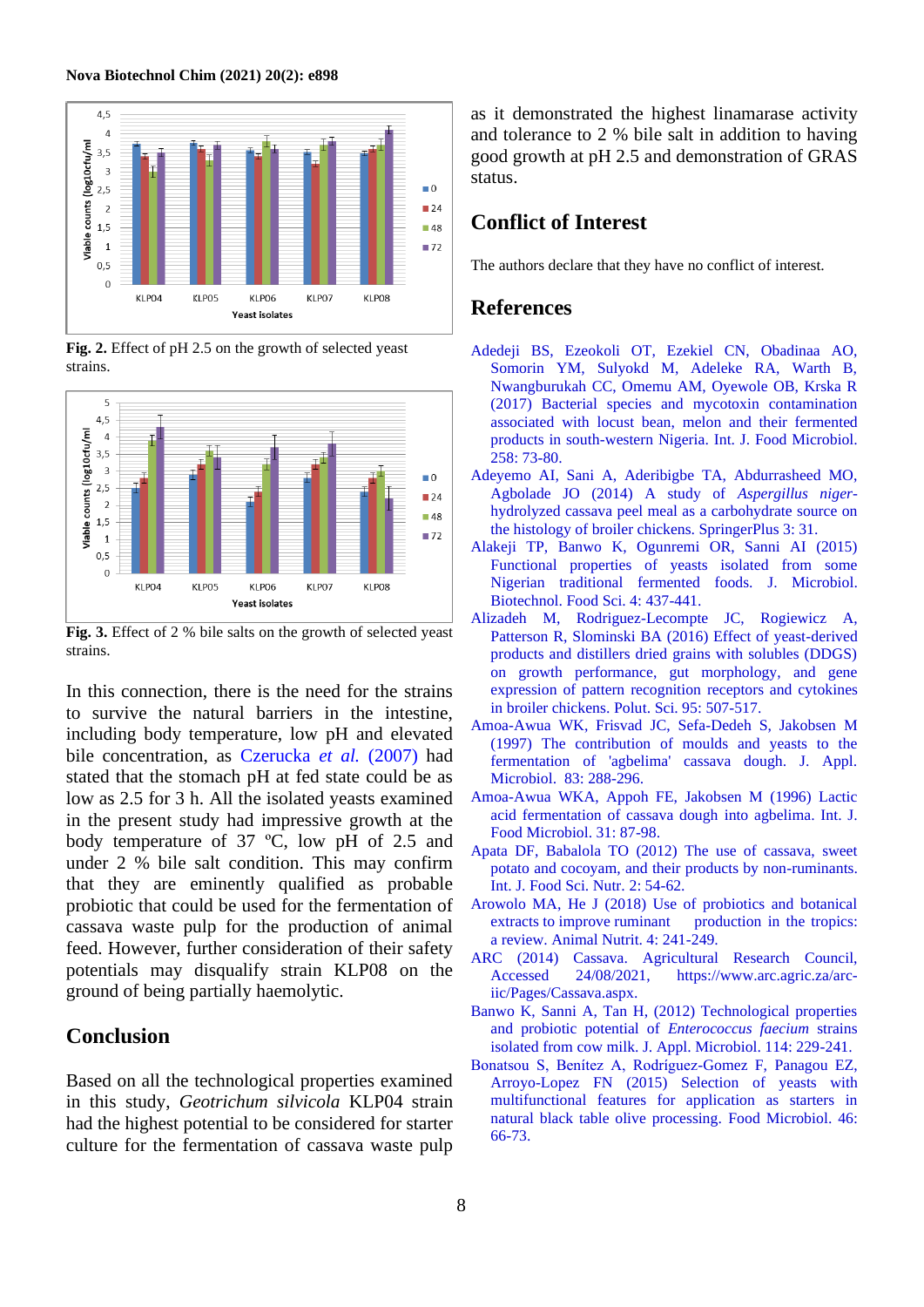- <span id="page-8-19"></span>Conway PL (1987) Selection criteria for probiotic microorganisms. Asia Pacific J. Clin. Nutrit. 5: 10-14.
- <span id="page-8-21"></span>Coulin P, Farah Z, Assanvo J, Spillmann H, Puhan Z (2006) Characterisation of the microflora of 'attieke', a fermented ´cassava product, during traditional small-scale preparation. Int. J. Food Microbiol. 106: 131-136.
- <span id="page-8-32"></span>Czerucka D, Piche T, Rampal P, (2007) Review article: yeast as probiotics – *Saccharomyces boulardii*. Aliment. Pharmacol. Therapeut. 26: 767-778.
- <span id="page-8-14"></span>Dabassa KA, Han DY, Bacha K, Bai FY (2019) Occurrence and molecular identification of wild yeasts from Jimma Zone, SouthWest Ethiopia. Microorganisms. 7: 633
- <span id="page-8-4"></span>Dada AD, Ali GA, Afolabi OO, Siyanbola WO (2010) Innovative approaches to industrial utilisation of cassava in a developing economy. Afri. J. Sci. Technol. Innov. Develop. 2: 154-174.
- <span id="page-8-25"></span>Essers AJA, Bennik MHJ, Nout MJR (1995) Mechanisms of increased linamarin degradation during solid substrate fermentation of cassava. World J. Microbiol. Biotechnol. 11: 118-128.
- <span id="page-8-6"></span>Ezekiel OO, Aworh OC, Blaschek HP, Ezeji TC (2010) Protein enrichment of cassava peel by submerged fermentation with *Trichoderma viride* ATCC 36316. Afr. J. Biotechnol. 9: 187- 194
- <span id="page-8-2"></span>FAO (2001) FAO Bulletin of Statistics. 2: 47-248.
- <span id="page-8-3"></span>FAO (2020) FAO in Nigeria: Nigeria at a glance.
- <span id="page-8-28"></span>FDA (2001) Partial list of microorganisms and microbialderived ingredients that are used in foods.
- <span id="page-8-26"></span>Franz CMAP, Muscholl-Silberhorn AB, Yousif NMK, Vancanneyt M, Swings J, Holzapfel WH (2001) Incidence of virulence factors and antibiotic resistance among enterococci isolated from food. Appl. Environ. Microbiol. 6: 4385-4389.
- <span id="page-8-30"></span>García-Hernández Y, Rodríguez Z, Brandão LR, Rosa CA, Nicoli JR, Iglesias AE, Peréz-Sanchez T, Salabarría RB, Halaihel N (2012) Identification and *in-vitro* screening of avian yeasts for use as probiotic. Res. Vet. Sci. 93: 798- 802.
- <span id="page-8-15"></span>Hasegawa M, Kishino H, Yano T (1985) Dating the humanape split by a molecular clock of mitochondrial DNA. J. Mol. Evol. 22: 160-174.
- <span id="page-8-0"></span>Heuze V, Tran G, Lebas F (2017) Maize grain Feedipedia, a programme by INRA, CIRAD, AFZ and FAO. [https://www.feedipedia.org/node/556.](https://www.feedipedia.org/node/556)
- <span id="page-8-7"></span>Iyayi EA, Losel DM (2001) Protein enrichment of cassava by-product through solid state fermentation by fungi. J. Food Technol. Afr. 6: 116-118.
- <span id="page-8-12"></span>Iyayi EA, Tewe OO (1988) Effect of protein deficiency on utilization of cassava peel by growing pigs. *In* Proceedings of the IITA/ILCA/University of Ibadan Workshop. 14-18 November, pp. 54-59.
- <span id="page-8-31"></span>Klaenhammer TR, Kullen MJ (1999) Selection and design of probiotics*.* Int. J. Food Microbiol. 50: 45-57.
- <span id="page-8-8"></span>Kolapo AL, Salami RA, Onajobi I, Oluwafemi F, Fawole AO, Adejumo OE (2021) Detoxification and nutritional enrichment of cassava waste pulp using *Rhizopus oligosporos* and *Aspergillus niger* The Annal. Universit. Dunarea de Jos of Galati Fascicle VI – Food Technol. 45: 52-68.
- <span id="page-8-29"></span>Kourelis A, Kotzamanidis C, Litopoulou-Tzanetakis E, Scourasi ZG, Tzanetakis N, Yiangou M (2010) Preliminary probiotic selection of dairy and human yeast strains. J. Biol. Res.-Thessalon. 13: 93-104.
- <span id="page-8-16"></span>Kumar S, Stecher G, Li M, Knyaz C, Tamura K (2018) MEGA X: Molecular Evolutionary Genetics Analysis across computing platforms. Mol. Biol. Evol. 35: 1547- 1549.
- <span id="page-8-22"></span>Lacerda ICA, Miranda RL, Borelli BM, Nunes AC, Nardi RMD, Lachance MA, Rosa CA (2005) Lactic acid bacteria and yeasts associated with spontaneous fermentations during the production of sour cassava starch in Brazil. Int. J. Food Microbiol. 105: 213-219.
- <span id="page-8-1"></span>Lukuyu B, Okike I, Duncan A, Beveridge M, Blümmel M (2014) Use of cassava in livestock and aquaculture feeding programs. ILRI Discussion Paper 25, International Livestock Research Institute, Nairobi, Kenya, 83 p.
- <span id="page-8-27"></span>Mannu L, Paba A, Daga E, Comunian R, Zanetti S, Dupre I, Sechi LA (2003) Comparison of the incidence of virulence determinants and antibiotic resistance between *Enterococcus faecium* strains of dairy, animal and clinical origin. Int. J. Food Microbiol. 88: 291-304.
- <span id="page-8-23"></span>Moodley SS, Dlamini NR, Steenkamp L, Buys EM (2019) Bacteria and yeast isolation and characterisation from a South African fermented beverage. S. Afr. J. Sci. 115: 1-6.
- <span id="page-8-9"></span>Nagpal R, Shrivastava B, Kumar N, Dhewa T, Sahay H (2015) Microbial feed additives. *In* Puniya AK (Eds.), Rumen microbiology: from evolution to revolution, Springer, India., pp. 161- 17.
- <span id="page-8-24"></span>Nwokoro O, Anya FO (2011) Linamarase enzyme from *Lactobacillus delbrueeckii* NRRL B-763: purification and some properties of a β-glucosidase. J. Mex. Chem. Soc. 55: 246-250.
- <span id="page-8-18"></span>O'Brien GM, Taylor AJ, Poulter NH (1991) Improved enzymic assay for cyanogens in fresh and processed cassava. J. Sci. Food Agric. 56: 277-289.
- <span id="page-8-5"></span>Oboh G (2006) Nutrient enrichment of cassava peels using a mixed culture of *Saccharomyces cerevisae* and *Lactobacillus* sp. solid media fermentation techniques. Electronic J. Biotechnol. 9: 46-49.
- <span id="page-8-10"></span>Okoli IC (2020) Cassava Waste as Feedstuff 1: Cassava peel production, processing, and nutrient composition. Research Tropica, Accessed 12/03/2021, [https://researchtropica.com/cassava-waste-as-feedstuff-1/.](https://researchtropica.com/cassava-waste-as-feedstuff-1/)
- <span id="page-8-13"></span>Oloruntola OD, Ayodele SO, Jimoh OA, Agbede JO (2019) Dietary cassava peel meal, methionine, and multienzyme supplementation in rabbits' nutrition: effect on growth, digestibility, and carcass traits. J. Basic Appl. Zool. 80: 46.
- <span id="page-8-11"></span>Omede AK, Ahiwe EU, Zhu ZY, Fru-Nji F, Ilji PA (2017) Improving cassava quality for poultry feeding through application of biotechnology. *In* Waisundara VY (Eds.), Cassava, Intechopen, London.
- <span id="page-8-20"></span>Omemu AM, Oyewole OB, Bankole MO (2007) Significance of yeasts in the fermentation of maize for ogi production. Food Microbiol. 24: 571-576.
- <span id="page-8-17"></span>Oyewole OB (2001) Characteristics and significance of yeasts involvement in cassava fermentation for 'fufu' production. Int. J. Food Microbiol. 65: 213-218.